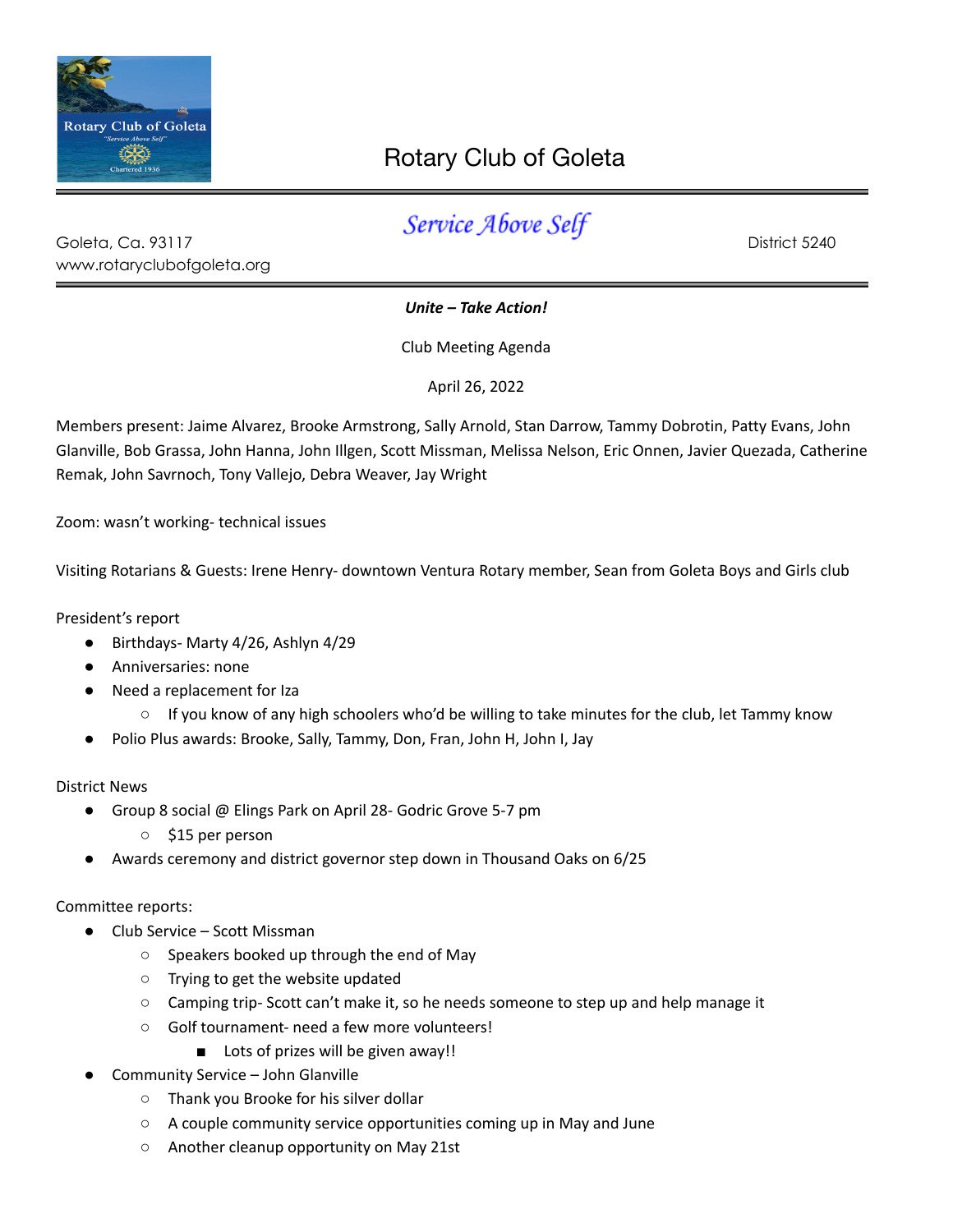- Thanked Debra for her consistent service in the community
- District Awards Ashlynn Cavaletto
	- Doing really well
- Fundraising Stacy Alvarez & Catherine Remak
	- Scott covered it all
- Hospitality Debbie Weaver
	- No report
- International Service Jay Wright
	- Sent a request to the board
	- Nothing else that's new
- Membership Stan Darrow
	- No report
	- Peace Project Brooke Armstrong
		- Sold 39 silver dollars (\$1800)
- Public Relations Fran Gilliland
	- Keep sending Fran photos of you doing these in the community related to Rotary
- Scholarship John Illgen
	- Polio Plus
		- Virus type 1: 15 month old boy in Pakistan is now paralyzed
	- Scholarships
		- Dinner regarding scholarship recipients on May 25th
		- Thinking of inviting Barbara to a meeting
- Vocational Service Jaime Alvarez
	- Circling the idea of giving something to all students who participated in the essay contest (78)
- Youth Services Patty Evans
	- RYLA is this weekend
		- In a cabin with all girls

## Pay & Tell

- John G- his sons 16th birthday- \$16
- Eric- John G's lemon marmalade- \$10
- John S- Santa Maria breakfast Rotary, thank you Scott for all your work!- \$80
- Scott- Allen is not here, no badges or banners here today & having to back out of the camping trip due to having to take care of some family things- \$50
- Patty- to Scott for all his work
- Melissa- to Scott for all his work
- Javier- to Scott for all his work
- Tammy- to Scott for all his work
- Tony- to Scott for all his work

Speaker/Craft Talk – JoAnn Plummer – City of Goleta Parks & Recreation manager

- Came to Goleta after 19 years with Lompoc
- 2012- Parks and Recreation Commission was formed
- Completed projects
	- Johnny D Wallis Neighborhood Park
	- Multi-purpose field behind Goleta Community Center